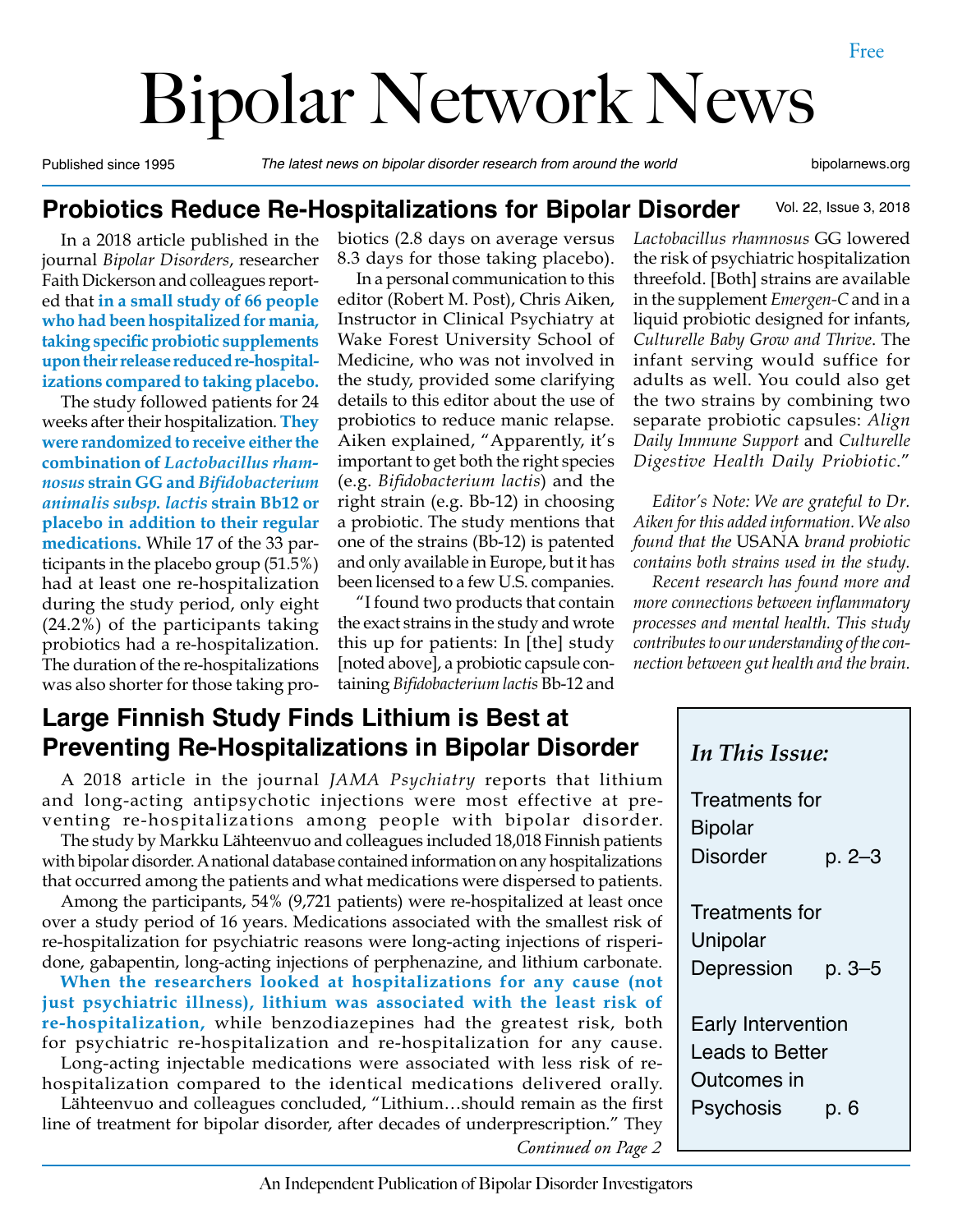## **Lithium (continued)**

suggest that long-acting injectable medications may be a good alternative to prevent relapse in patients for whom lithium is unsuitable.

*Editor's Note: In addition to lithium's ability to prevent depressions and manias, it also increases the volume of the hippocampus and protects against a diagnosis of dementia in old age. Lithium decreases the risk for suicide and also increases the length of telomeres, bits on the ends of DNA strands that protect them as they replicate, which are important to the maintenance of both physical and psychiatric health. When lithium is used cautiously to maintain doses below a given patient's side effects threshold, it is very well tolerated by most individuals.*

#### Bipolar Network News bipolarnews.org

**Editor-in-Chief**: Robert M. Post, MD **Managing Editor**: Moira McCauley

The *BNN* is published 4–6 times a year by investigators working with patients with bipolar disorder to better understand the long-term course of illness. The newsletter is available free of charge to all who request it.

Although the editors of the *BNN* have made every effort to report accurate information, much of the work detailed here is in abstract or pre-publication form, and therefore cannot be taken as verified data. The *BNN* can thus assume no liability for errors of fact or omission, or lack of balance. Patients should consult with their physicians, and physicians with the published literature, before making any treatment decisions based on information given in this issue or in any issue of the *BNN*.

Dr. Post has consulted on behalf of drug companies including Abbott, Astra Zeneca, Bristol-Myers Squibb, Glaxo-SmithKline, Jansen, and Pfizer.

The opinions expressed in the BNN are solely those of Dr. Post, and do not represent the views of any scientific entity or foundation.

Send any comments or suggestions to: mccauleybcn@gmail.com

**BNN**

5415 W. Cedar Lane Suite 201B Bethesda, MD 20814

To subscribe or unsubscribe, see our website or email us at:

**info@bipolarnews.org**.

Note that we do not accept requests to subscribe friends or family members. Please have them contact us directly.

## **Psychoeducation Is a Must for Patients with Bipolar Disorder**

In 2018, researcher S.A. Soo and colleagues published a systematic review in the *Journal of Clinical Psychiatry* that analyzed findings from 40 randomized studies of psychoeducation for the management of bipolar disorder and compared the results for different types of psychoeducation: group, family, individual, and internet-based. Most of the randomized controlled trials (28 of 40 studies, 70.0%) assessed group or family psychoeducation, which had many benefits, while studies of individual or internet-based psychoeducation tended to be inconsistent.

The findings: **"Group psychoeducation was associated with reduced illness recurrences, decreased number and duration of hospitalizations, increased time to illness relapse, better treatment adherence, higher therapeutic lithium levels, and reduced stigma.** Family psychoeducation was associated with reductions in illness recurrence, hospitalization rates, and better illness trajectory as well as increased caregiver knowledge, skills, support, and sense of well-being and reduced caregiver burden."

*Editor's Note: Given these results, it appears that group or family psychoeducation is a critical component to good care. Soo and colleagues suggest that future studies should directly compare different types of psychoeducation to each other to evaluate whether specific benefits are useful at various stages of illness.*

## **Third Study Suggests Cariprazine Is Effective in Bipolar Depression As Well as Mania**

The atypical antipsychotic drug cariprazine (sold under the name Vraylar in the US) is currently approved by the US Food and Drug Administration for the treatment of schizophrenia and manic or mixed episodes of bipolar disorder. Based on recent successful phase 3 trials in bipolar depression, the pharmaceutical companies that produce cariprazine, Allergan and Gedeon Richter, plan to apply for a change in FDA labeling later this year to reflect the drug's apparent ability to treat bipolar depression as well.

**While many drugs can prevent or treat mania, treating bipolar depression has typically been more of a challenge. The most recent 6-week trial of cariprazine in 493 patients showed that a dose 1.5mg/day was significantly more effective than placebo at reducing depression ratings.** (A dose of 3mg/day did not show superiority over placebo as it had in previous trials of cariprazine.)

Side effects reported in the trial were mild and included restless legs, nausea, and fatigue. Five percent of those who received cariprazine discontinued the drug due to side effects, compared to three percent of those who received placebo.

The mechanism by which cariprazine improves depression is not yet clear. The drug is a dopamine partial agonist, but unlike aripiprazole (Abilify) and brexpiprazole (Rexulti), which have more potent effects on D2 receptors than on D3 receptors, cariprazine is more potent at dopamine D3 receptors. Whether this difference accounts for the positive effects in bipolar depression that aripiprazole and brexpiprazole do not have remains to be seen.

Want to contribute to our work?

Checks to FERMI (The Foundation for Education and Research on Mental Illness) can be sent to our address at left.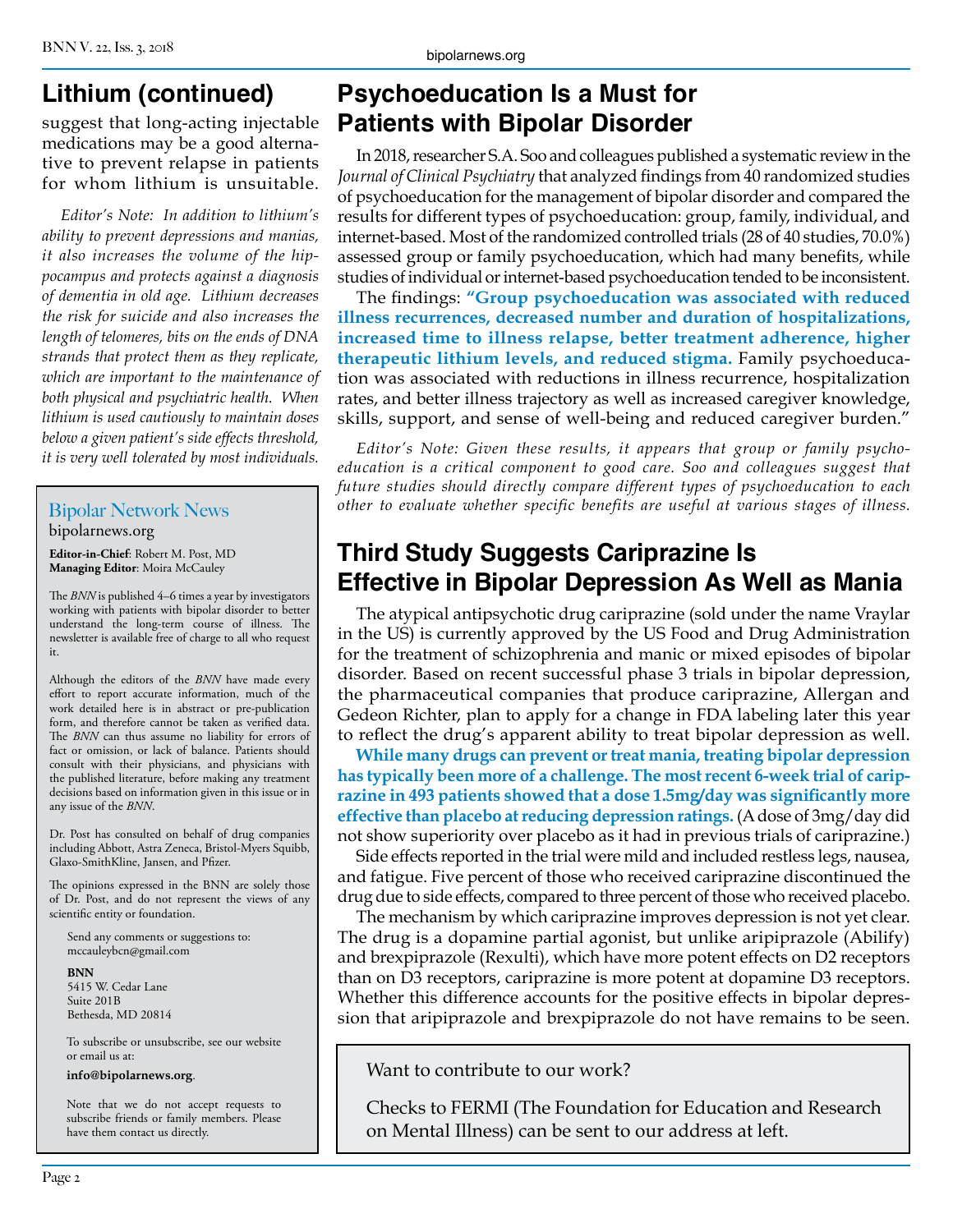### **Antioxidant N-Acetylcysteine Improves Working Memory in Patients with Psychosis**

In a 2017 article in the journal *Psychological Medicine*, researcher Marta Rapado-Castro and colleagues reported that **among 58 patients with bipolar disorder or schizophrenia and symptoms of psychosis, those who took two grams per day of the antioxidant n-acetylcysteine (NAC) showed improvements in working memory after six months compared to those who took placebo over the same study period.**

Antipsychotic medications can typically reduce psychotic symptoms such as delusions or hallucinations, but cognitive symptoms such as problems with learning, memory, or information processing may remain. NAC, which is sold over-the-counter as a nutritional supplement, seemed to improve these symptoms.

The researchers suggest that larger studies of NAC are needed, particularly to determine whether giving NAC to patients during their first episode of psychosis could prevent cognitive decline from occurring at all during the course of their illness.

NAC has been found to have a range of benefits, including reducing substance abuse and interfering with habit-based behaviors such as compulsive hair-pulling, obsessive-compulsive disorder, and gambling.

Researcher Michael Berk, a co-author of the study, reported in the journal *Biological Psychiatry* in 2008 that NAC could also improve depressive symptoms in bipolar disorder and negative symptoms in schizophrenia.

*Editor's Note: Since cognitive deficits are common in both schizophrenia and bipolar disorder, using NAC in addition to antipsychotic medications could be a useful tool to address these types of symptoms.*

## **NAD Precursor May Improve Heart Health**

NAD, or nicotinamide adenine dinucleotide, is found in all living cells. Its oxidized form, NAD+, rose in popularity as a nutritional supplement following a 2013 Harvard study that suggested it might slow aging in mice. A 2018 article by researcher Christopher R. Martens and colleagues in the journal *Nature Communications* reports that **a precursor vitamin to NAD+ called nicotinamide riboside (NR) can stimulate NAD+ metabolism in healthy middle-aged and older adults compared to placebo, which might improve cardiovascular health.**  In the crossover study, participants received NR or placebo for six weeks, and then received the other option for a second six-week period. NR was associated with increased NAD+ metabolism.

The researchers suggest that more research is needed to investigate whether chronic NR supplementation might be able to reduce blood pressure and arterial stiffness.

## **Nutritional Supplement ALC Improves Unipolar Depression**

**A meta-analysis of 12 studies suggests that the nutrient acetyl-lcarnitine (ALC), when taken as a nutritional supplement, has antidepressant effects.** The meta-analysis by researcher Nicola Veronese and colleagues appeared in the journal *Psychosomatic Medicine* in 2017. Veronese and colleagues found that in nine randomized controlled trials, ALC reduced depressive symptoms significantly compared to placebo. **In three randomized controlled trials that compared ALC with established antidepressants, ALC showed similar effectiveness at reducing depressive symptoms while producing 79% fewer side effects.** Doses of ALC ranged from 1 to 4 grams per day, and higher doses led to greater improvement.

In the comparisons with antidepressants, the other treatments included fluoxetine (Prozac), duloxetine (Cymbalta), and amisulpride (which is not approved by the US Food and Drug Administration).

Low ALC has been linked to depression. According to Veronese and colleagues, ALC deficiency can dysregulate the transport of fatty acids across the inner membrane of mitochondria. The researchers suggest several ways that ALC might contribute to an improvement in depression. One is that is seems to promote neuroplasticity in cerebral regions implicated in depression, such as the hippocampus. It could also work by increasing brain-derived neurotrophic factor (BDNF), which protects neurons and is important for learning and memory. ALC decreases release of the neurotransmitter glutamate by increasing the production of the inhibitory metabotrophic glutamate receptor (mGluR-2) on presynaptic glutamate neurons. Another way ALC

might work is by normalizing lipid metabolism. Or it could modulate neurotransmitters, increasing serotonin and dopamine and protecting against stress.

In the meta-analysis, ALC produced more improvement in older patients than in younger ones. The researchers stressed the need for better treatments for older people, which may experience falls, cardiovascular disease, or increased mortality from antidepressants.

ALC also seems to improve pain syndromes, making it a good option for patients with both depression and pain symptoms.

Veronese and colleagues cited another meta-analysis that found that taking ALC in addition to an antidepressant led to lower rates of adverse events than the antidepressants alone, which helped patients adhere to their drug regimen.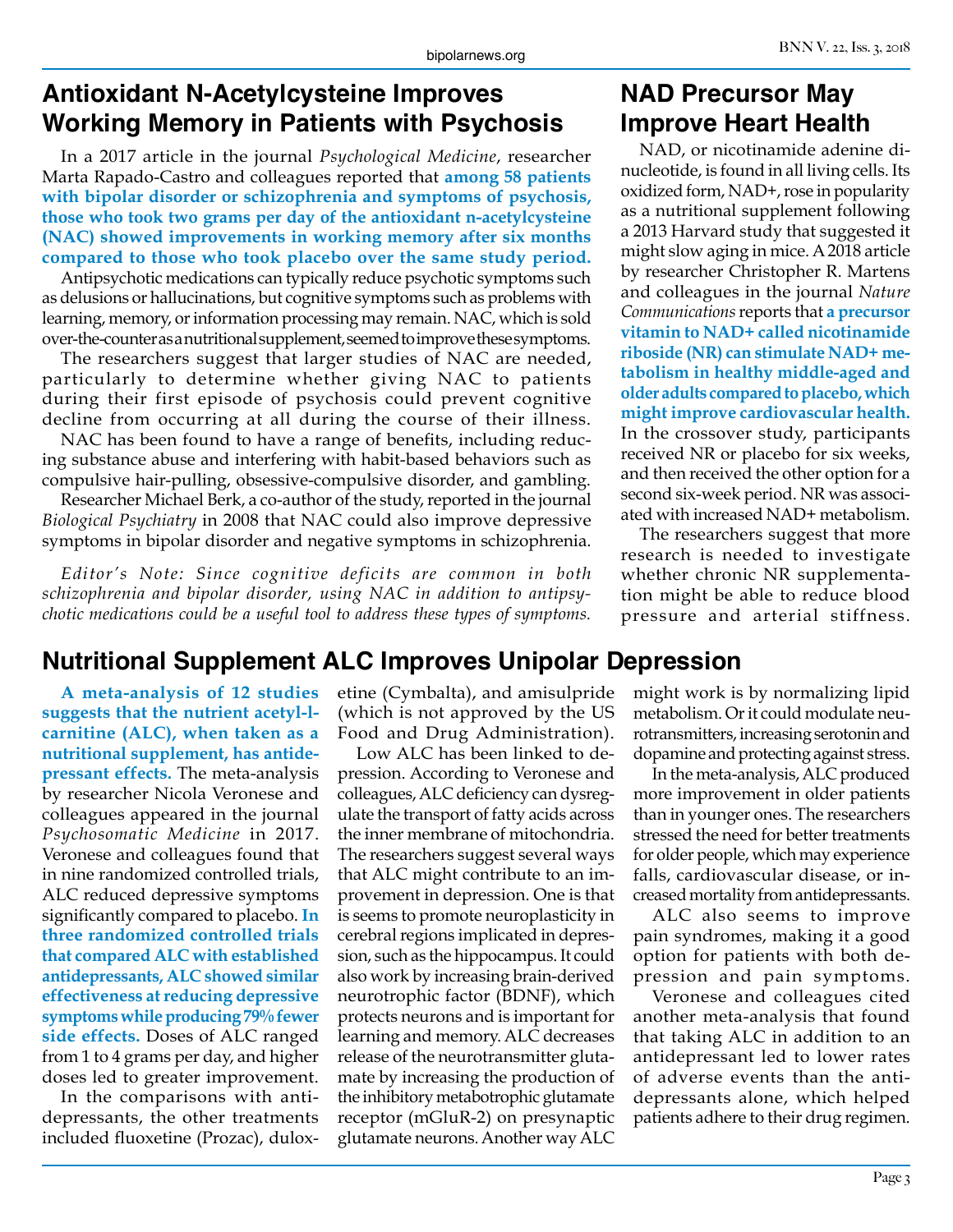#### **Longer Periods of Untreated Depression Linked to More Brain Inflammation**

A 2018 study by researchers Elaine Setiawan, Sophia Attwells and colleagues reports that **inflammation seems to increase with duration of untreated unipolar depression.** This implies that depression may be a progressive illness, and later stage depression may require different treatments than early stage depression, such as those that directly target inflammation.

**The study published in the journal**  *The Lancet Psychiatry* **used positron emission tomography (PET scan) to examines levels of translocator protein in the brain. Higher levels of translocator protein indicate activation of microglia, the brain's immune cells, which can respond to trauma or injury.**

The study included 80 participants between the ages of 18 and 75. Ten had a history of more than 10 years of depression, ten had experienced fewer than 10 years of depression, and 30 comprised a healthy comparison group.

The best predictors of high levels of translocator protein were duration of untreated major depressive disorder, total illness duration, and duration of antidepressant exposure. These three factors explained about half of the variation in translocator protein levels. Those participants whose depression went untreated for 10 years or longer had inflammation levels 29–33% higher than those whose depression was untreated for 9 years or less.

Participants who had received antidepressant treatment appeared to avoid an average yearly increase in the extent of their microglial activation.

The study took place at Canada's Centre for Addiction and Mental Health.

*Editor's Note: Since inflammation is a predictor of poorer response to antidepressants, these data add a further neurochemical rationale to the already strong clinical rationale for earlier and more sustained antidepressant treatment and prevention. Virtually all treatment guidelines suggest that after two or three prior unipolar depres-* *sions, patients should receive long-term (lifelong) antidepressant treatment.* 

*There is now a large body of data, including a 2012 article by this editor Robert M. Post and colleagues in the*  Journal of Psychiatric Research *that too many episodes can hurt the brain, and the current study adds to this perspective. Avoiding preventive treatment for too long may actually foster the development of more episodes and more treatment resistance. A good mantra is "prevent episodes, protect the brain."*

*Consensus is now also building that comprehensive long-term treatment is indicated after a first manic episode. A 2013 article by Lars Kessing and colleagues in the* British Journal of Psychiatry *suggested that high quality initial treatment can improve the long-term course of illness. Moreover, a 2016 article by Jan-Marie Kozicky and colleagues and a 2017 article by Christine Demmo and colleagues, both in the journal* Bipolar Disorders*, suggest that after a first mania, cognition recovers over the next year only if no further episodes occur in that time.*

#### **3-Minute 'Theta Burst' RTMS Treatment as Effective as 37-Minute RTMS**

A variation on repeated transcranial magnetic stimulation (rTMS) called intermittent theta burst stimulation (iTBS) may be able to deliver the same benefits in a tenth of the time. RTMS is a non-invasive treatment in which a magnetic coil placed near the skull transmits electrical signals to the brain. It is effective in depression and has been shown to improve aspects of schizophrenia, autism, and addictions as well.

A typical rTMS session lasts for 37.5 minutes and consists of high frequency (10 Hz) stimulation. Access to the treatment remains somewhat limited, so the newer form of iTBS treatment may help more people access treatment by allowing clinicians to treat more patients in a day.

The 2018 study, published by Daniel Blumberger and colleagues in the journal *The Lancet*, compared iTBS to standard rTMS and evaluated the effectiveness, safety, and tolerability of the new treatment compared to the old. 414 patients aged 18–65 with major depression that had persisted despite treatment with several antidepressant options were randomized to receive either iTBS or rTMS delivered to their left dorsolateral prefrontal cortex. They received the given treatment five days/week for four to six weeks.

**Patients who received iTBS showed a nearly identical level of improvement in depression to those who received rTMS.** Self-reports of pain intensity were worse among those who received iTBS, but the dropout rate was not higher for that group. Headaches were the most common side effect reported, and rates were

similar across both groups. The authors judged iTBS to be a comparable, non-inferior alternative to rTMS for people with major depression.

Among participants who received iTBS, depression improved significantly, with 32 percent reporting a remission of depression symptoms. Those who received standard rTMS had a remission rate of 27 percent.

> Have you visited us online?

**bipolarnews.org**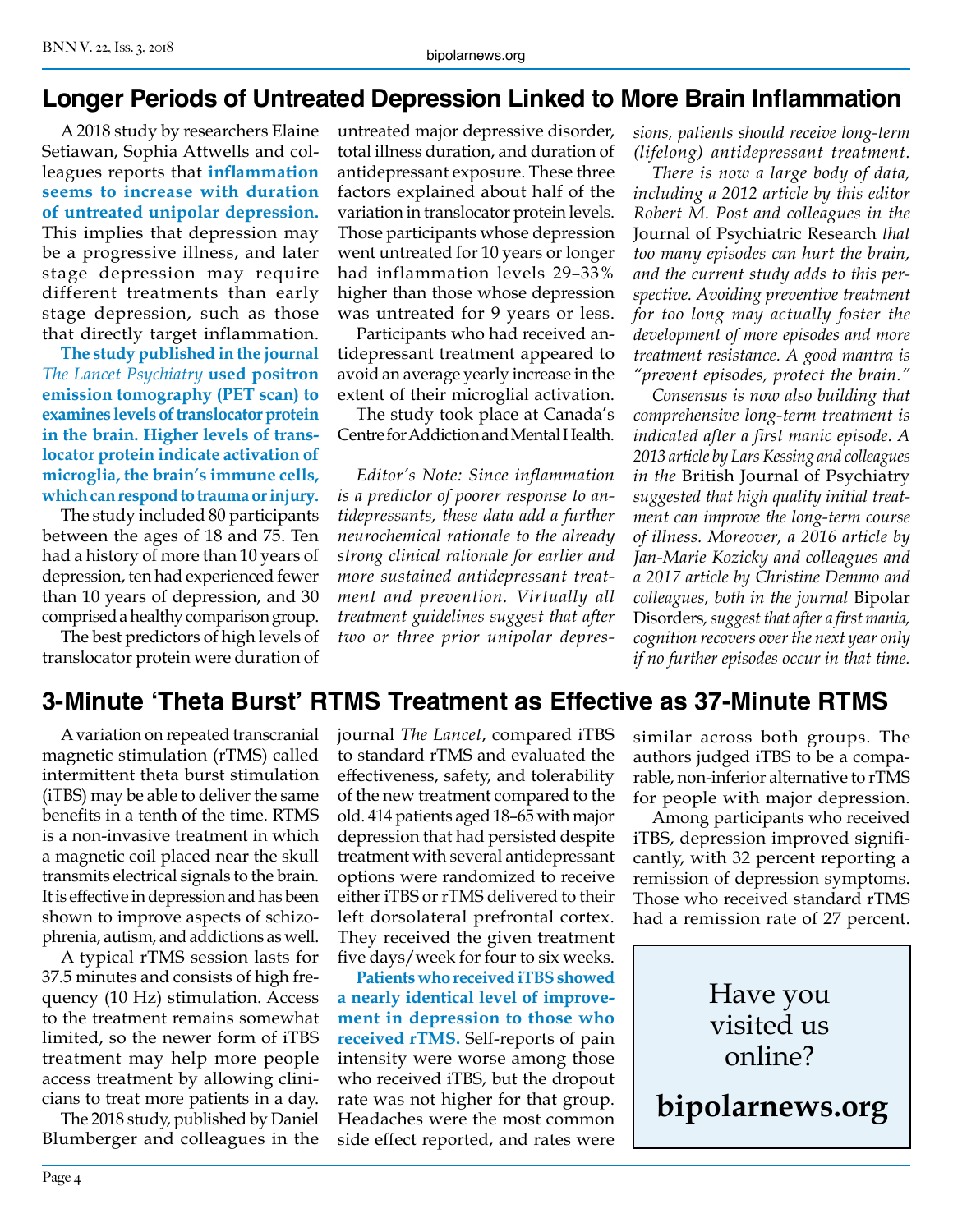#### **Meta-Analysis Finds Antidepressants More Effective Than Placebo**

In a 2018 article in the journal *The Lancet*, researchers led by Andrea Cipriani compared the efficacy of 21 different antidepressants and established that antidepressants are more effective than placebo at reducing unipolar depression. **To date, this is the largest meta-analysis of double-blind, randomized controlled studies of antidepressant efficacy, including 522 trials and a total of 116,477 participants. All 21 of the antidepressants were found to be more effective than placebo.**

Looking at head to head studies, Cipriani and colleagues found that the most effective antidepressants were agomelatine, amitriptyline, escitalopram, mirtazapine, paroxetine, venlafaxine, and vortioxetine. The least effective antidepressants were fluoxetine, fluvoxamine, reboxetine, and trazodone.

In terms of tolerability, agomelatine, citalopram, escitalopram, fluoxetine, sertraline, and vortioxetine were most tolerable to patients, while amitriptyline, clomipramine, duloxetine, fluvoxamine, reboxetine, trazodone, and venlafaxine caused the most study dropouts due to side effects. Only agomelatine and fluoxetine had better dropout rates than placebo.

Interestingly, agomelatine, the medication found to be most effective and most tolerable, is unavailable in the US. Pharmaceutical company Novartis, which owns the rights to the drug, was disappointed by some lackluster studies of the drug and never applied for Food and Drug Administration approval to sell it in the US. The studies found potential problems regarding drug interactions related to the metabolic enzyme CYP1A2 and a risk of liver damage with longer-term use.

*Editor's Note: This meta-analysis should end any remaining controversy*  *about the efficacy of antidepressants in the acute treatment of unipolar depression.* 

*This study did not address maintenance treatment for the prevention of depressive episodes. Researcher John R. Geddes and colleagues have found robust, statistically significant data that continuation treatment with antidepressants can prevent depressive relapse, suggesting that if patients continue taking effective antidepressants, rather than switching to placebo, the antidepressants can reduce depressive occurrences by about 70%.* 

*It is now recommended in most guidelines that patients with two or three prior episodes of depression consider staying on antidepressants indefinitely over their lifetime in order to prevent recurrence. Antidepressants increase the creation of new neurons and brain-derived neurotrophic factor (BDNF), which protects neurons and is important for learning and memory. Antidepressants can also prevent loss of hippocampal volume.*

### **Vortioxetine Now FDA-Approved for Improving Processing Speed in Depression**

In May 2018, **the US Food and Drug Administration (FDA) approved a label change for the antidepressant vortioxetine (Trintellix), reflecting new data that show the drug can improve processing speed, an aspect of cognitive function that is often impaired in people with depression.** Vortioxetine was first approved by the FDA for the treatment of depression in 2013.

The approval followed eight-week double-blind placebo-controlled studies of vortioxetine's effects on cognitive function in adults aged 18–65 who have depression. The studies were known as FOCUS and CONNECT. Patients received either 10mg/day, 20mg/day, or placebo. Those who took vortioxetine showed improvement on the Digit Symbol Substitution Test, a measure of processing speed, in addition to improvement in their depression.

*Editor's Note: This is the first time the FDA has approved labeling that describes an antidepressant as improving aspects of cognition in depression. Cognition is impaired in many patients with depression, such that this component of the drug's effects could be of clinical importance. Among the 5 serotonin (5HT) receptor effects of the drug (in addition to the traditional blockade of serotonin reuptake shared by all selective serotonin reuptake inhibitor antidepressants (SSRIs)), it is likely that vortioxetine's effects in blocking 5HT-3 and 5HT-7 receptors are important to the drug's effects on processing speed.*

### **Hearing Aids May Lessen Cognitive Decline, Memory Loss**

A 2018 article by researcher Asri Maharani and colleagues in the *Journal of the American Geriatrics Society* reports that **using a hearing aid was associated with better scores on a test of episodic memory, and that declines in episodic memory slowed after participants began using hearing aids.**

The study included 2,040 adults aged 50 years and up. Maharani and colleagues used data from the Health and Retirement Study, which measured participants' cognitive functioning every two years for 18 years. Participants were asked to recall 10 words both immediately and after some delay.

The authors suggested that improving access to hearing aids earlier in the course of hearing impairment might help to stem the rise of dementia.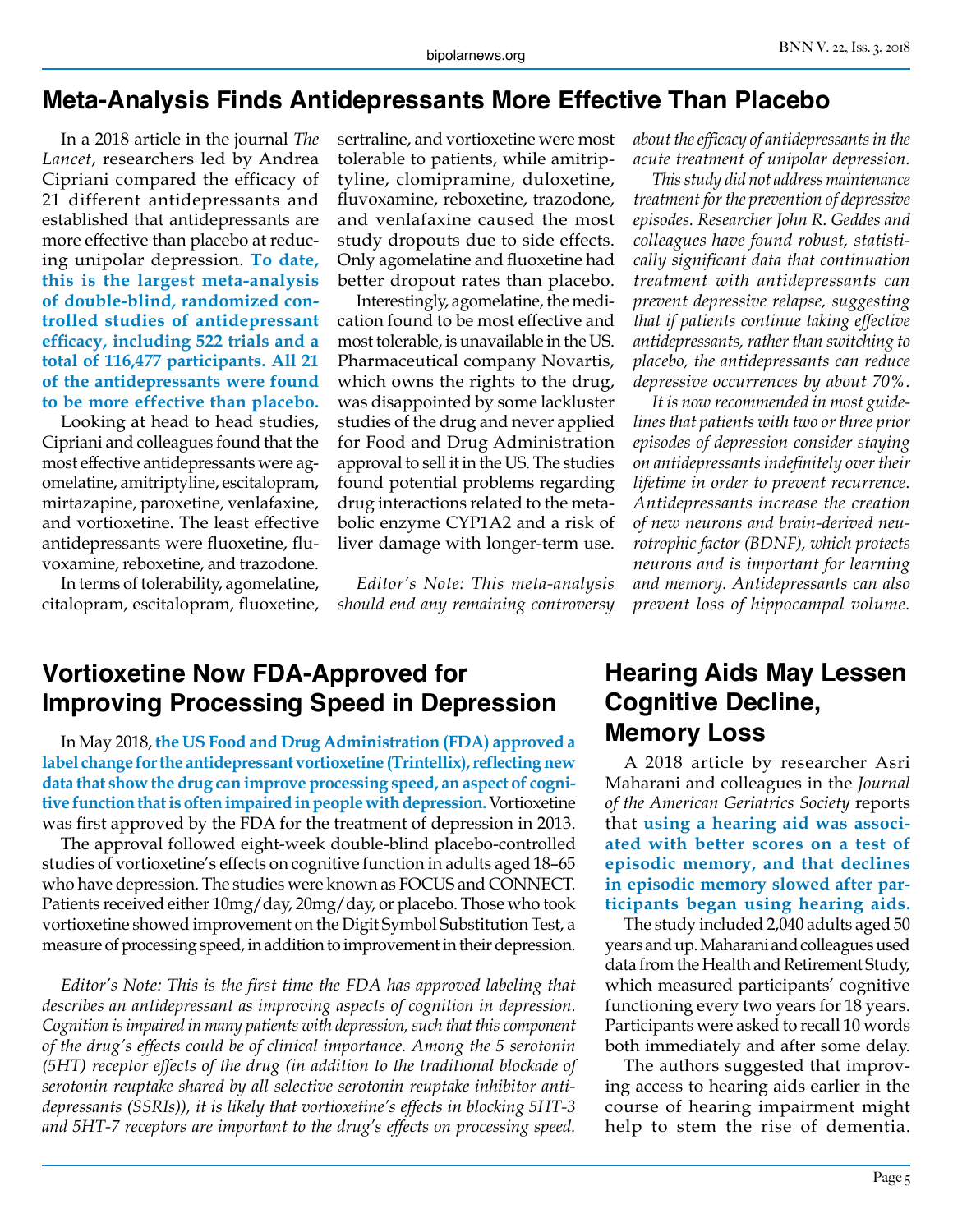## **Clinical Vignettes from Psychiatrist Elizabeth Stuller**

Dr. Elizabeth Stuller, a staff psychiatrist at the Amen clinics in Washington, DC and CEO of private practice Stuller Resettings in Baltimore, MD, provided this editor (Robert M. Post) with several interesting anecdotal observations based on her wide clinical experience with difficult-to-treat mood disordered patients.

## **Asenapine**

Stuller has used low-dose asenapine (Saphris), e.g. half a pill placed under the tongue, for depressed patients with alcohol use problems who have trouble getting to sleep. She has also used asenapine for rapid calming of agitated patients in her office.

## **Brexpiprazole**

Stuller has also had success with the use of the atypical antipsychotic drug brexpiprazole (Rexulti) for patients with bipolar depression and low energy. She typically uses 0.5 mg/day for women and 1 mg/day for men. Stuller finds that there is little weight gain or akathisia with brexpiprazole.

#### **Neudexta**

Stuller has had success with the drug Nuedexta, which is a combination of dextromethorphan and quinidine and is approved for the treatment of sudden uncontrollable bouts of laughing or crying, known as pseudobulbar affect, which can occur as a result of neurological conditions or brain injuries. It is a combination of an NMDA antagonist and a sigma receptor agonist. Stuller starts with the 20mg dextromethorphan/10 mg quinidine dose once a day and increases to twice a day in week two. She finds it useful for behavioral effects of traumatic brain injury (TBI), anxiety resulting from the use of synthetic marijuana (sometimes called spice), and psychosis not otherwise specified. Stuller also finds that some patients appear to respond well to Nuedextra but not minocycline, or vice versa.

*Editor's Note: Note that these are preliminary clinical anecdotes conveyed in a personal communication, and have not been studied in clinical trials, thus should not be relied upon in the making of medical decisions. All decisions about treatment are the responsibility of a treating physician.* 

# **Early Intervention Improves Outcomes in Early-Stage Schizophrenia**

A recent meta-analysis of 10 studies found that early intervention after a first episode of psychosis or in the early stages of a schizophrenia spectrum disorder led to better patient outcomes than treatment as usual.

The meta-analysis by researcher Christoph U. Correll and colleagues appeared in the journal *JAMA Psychiatry* in 2018. **The 10 studies that were included had randomized a total of 2,176 patients to receive either treatment as usual or early intervention services, which typically include efforts at early detection of symptoms, early treatment with low doses of antipsychotic medication, interventions to prevent relapse, and strategies to help patients return to normal work and social activities.**

Those patients who received early intervention services were less likely to discontinue treatment, were less likely to have a psychiatric hospitalization, were more involved in school or work, and had less severe symptoms, including both positive and negative symptoms of schizophrenia.

The authors called for better funding and implementation of early intervention services in early psychosis or the beginning stages of schizophrenia.

*Editor's Note: This finding with regard to schizophrenia spectrum disorders emphasizes the enormous disparity in allocation of research resources for the study of early psychosis versus early bipolar disorder, where almost no studies of this kind have been done.* 

*The mean age of the patients in this psychosis meta-analysis was 27.5 years. Symptoms of bipolar disorder can often begin earlier, in childhood, and early onset of bipolar disorder predicts poor long-term outcomes into adulthood and is associated with a high risk of substance abuse and suicide. This editor (Robert M. Post) and many colleagues have witnessed two*  *decades of scientific literature on earlyonset bipolar disorder. We know that early intervention is necessary, but more treatment studies are needed at the early stages of the illness, and calls for funding treatment-focused research have gone unheeded.*

*More advocacy is needed among families affected by bipolar disorder and advocacy groups interested in better treatment of bipolar disorder. We must try to change the abysmal status quo and campaign publicly, privately, and politically for more funds and public health attention to be directed toward early intervention in bipolar disorder.* 

> **See page right for a study of children at risk for mood disorders.**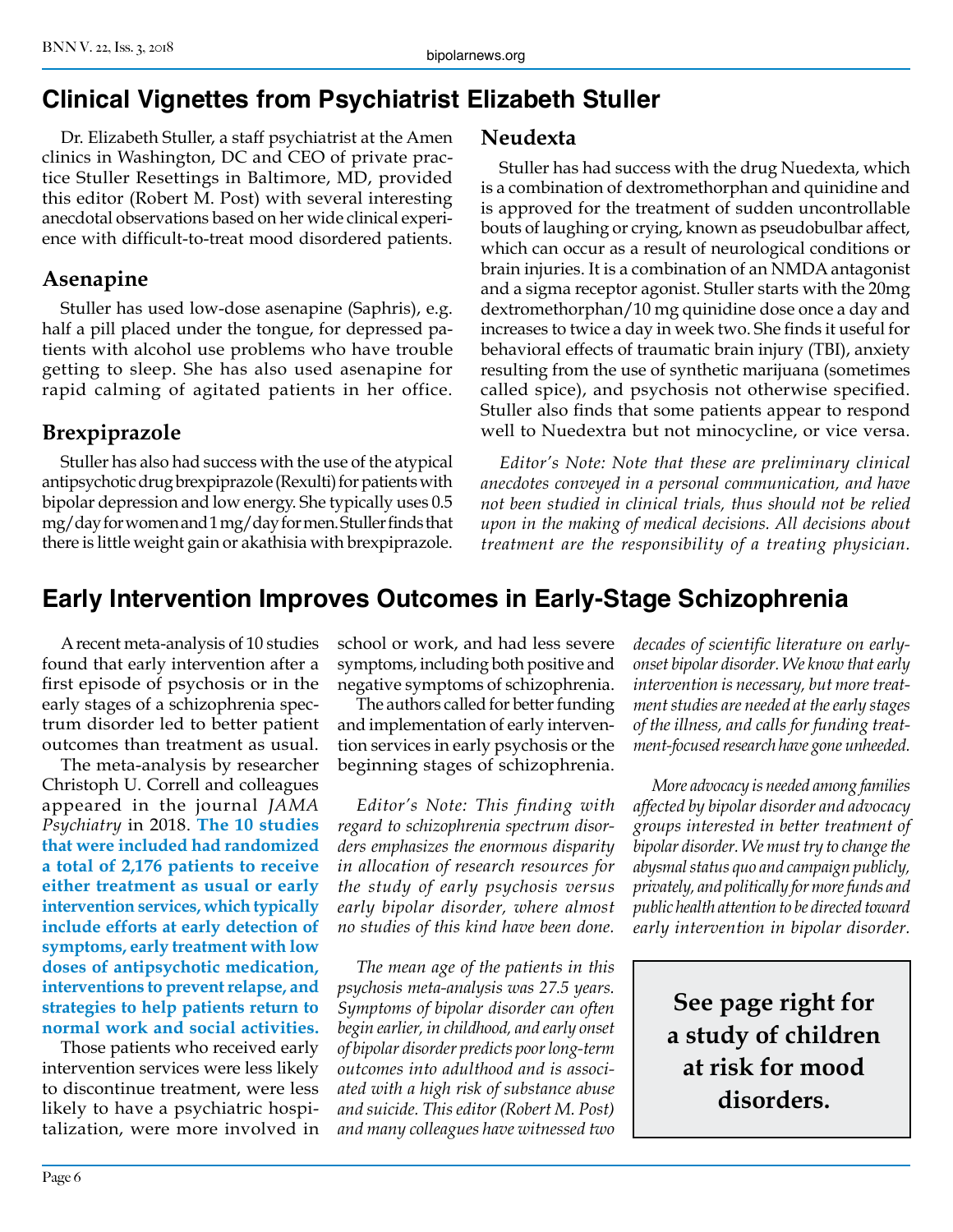#### **Is Your Child at Risk for a Mood Disorder? Join the Child Network!**

74% of children who have a parent with bipolar disorder (Axelson et al. 2015) and 80% of those who have a parent with unipolar depression (Weissman et al. 2006) will develop a major psychiatric illness upon long-term follow up. These illnesses, including depression, anxiety, oppositional behavior, substance abuse, often go unrecognized for long periods of time.

#### **Joining the Child Network could help families and doctors identify these illnesses earlier.**

**The Child Network is specifically for parents of children ages 2 to 12 who are at high risk for a mood disorder or have symptoms of a mood disorder. Parents assess their child weekly using a secure website.** There is also a short demographic questionnaire and a more detailed symptom checklist to be filled out once a year. The network will collect information about which treatments children are already taking, how effective they are, and for which children.

We believe that this network will be helpful to its participants. Parents will be able to print out the ongoing weekly ratings in a graphic form so that the child's symptoms and responses to any treatments they receive over time can easily be visualized (as illustrated below).



**0 - Severity None:** None

**1 - Severity Mild/Infrequent**: Minimal impact on usual roles

**2 - Moderate Symptoms/Often:** Definitely some dysfunction in usual roles **3 - Severe Symptoms/Much of the Time:** Major dysfunctions in usual roles

We hope that this brief description of the Child Network study helps to orient you to its purpose. Please urge parents to use this new tool. Visit **bipolarnews.org** and click on the tab for the Child Network or go directly to http://bipolarnews.org/?page\_id=2630 to learn more about the Child Network and to access the informed consent documents.

Thank you for your time and interest in the Child Network.

Robert M. Post, MD and Michael Rowe, PhD Bipolar Collaborative Network, and Robert L. Findling, MD, MBA, Principal Investigator This research study is IRB approved by the Johns Hopkins University School of Medicine Research Study, Principal Investigator: Robert L. Findling, MD, MBA , IRB Study #00026940